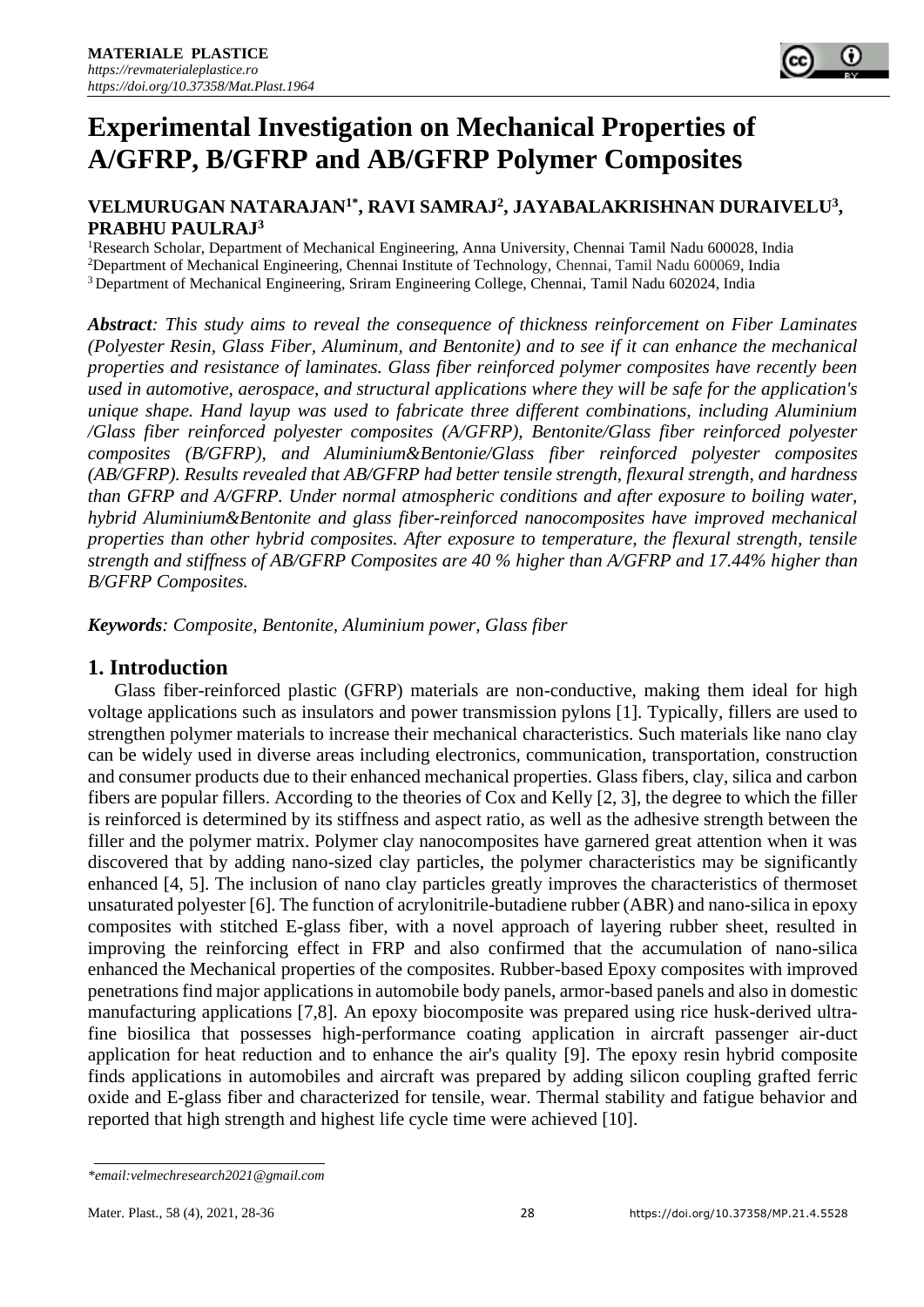

The integration of 2% Nano clay particles on stitched glass fiber with epoxy resin composite contributed to an appreciable improvement in the mechanical and morphological behavior of composites that are adversely used in aerospace and marine applications [11]. The thermal, wear, viscoelastic and fatigue properties of a carboxyl-terminated butadiene acrylonitrile liquid rubber toughened silicon carbide and stitched E-glass fiber-reinforced epoxy composite have been produced and evaluated. Hand layup was used to create the composites, which were then post-cured at 120°C. By incorporating micro rubber into epoxy resin, fatigue and viscoelastic characteristics were enhanced at the price of thermal stability and wear resistance [12].

P. Persico et al. [13] investigated the potential for cosmetic textile applications of melt compounded nylon 6 nanocomposites with various percentages of clay (Bentonite) /jajoba oil. The decomposition of oil from a nano clay composite fiber with a different morphology is part of the research. Sigma-Adrich et al. [14] developed and distributed a variety of nano-clay products and polymer composites. Many recent studies have focused on Bentonite with reinforced polymer matrix [15] for various properties. To date, no research has been performed on Bentonite reinforced Metal Matrix Composites (MMCs). As compared to pure polymer or traditional (micro-scale) composites, these nanocomposites exhibit significantly improved Physico-chemical properties, as demonstrated for the first time by Kojima and associates [16] for nylon clay nanocomposites. Moduli, strength and heat resistance are all improved. The presence of Bentonite to 5% wt% improved the tensile strength, tensile modulus, flexural strength and flexural modulus of tidy, according to Inceoglu and Yilmazer [17]. Taking this into account, the present investigation developed a glass fiber reinforced general polyester resin composite material with the addition of nano clay and the mechanical properties were evaluated using standard samples. In this study, the Hand layup technique is utilized to make Aluminium/Glass fiber reinforced polyester composites (A/GFRP), Bentonite/Glass fiber reinforced polyester composites(B/GFRP) and Aluminium and Bentonite/Glass fiber reinforced polyester composites (AB/GFRP).

# **2. Materials and methods**

## **2.1. Materials**

The matrix device ISO-4503 uses an unsaturated isophthalic polyester resin (IP) with a viscosity of 550-650 cps, an acid value of 14-20, a gel time of 20-30 min and a heat deflection temperature of 90°C. As a catalyst, methyl ethyl ketone peroxide (MEKP) was employed, while cobalt naphthenate was used as an accelerator. Bentonite, a mined montmorillonite clay with a *p*H of 9-10.5 and a cation exchange capacity of 90 meq/100 g and aluminum powder are the inorganic clays utilized. Afterward, the clay is processed with dodecylamine, resulting in hydrophobic organo-modified clay (OMC). Since this inorganic clay is hydrophilic by nature, it cannot be used to make clay-polymer nanocomposites with organic polymers. Sodium activation was used to improve the swelling properties of Bentonite, as previously stated [17]. In the fabrication of hybrid Aluminium-polyester composites, E-glass fibers are utilized as reinforcement. This study's stitched E-glass fiber has a density of 2.54  $g/cm<sup>3</sup>$  and a gram per square meter (GSM) of 400. The actual weight of a bidirectional woven roving mat (WRM) is 610 g/m<sup>2</sup>. The Sakthi fiberglass in Chennai provided all of the supplies.

## **2.2. Preparation of specimen**

Hybrid AB/GFRPs with a laminate scale of 100mm x 50mm x 3 mm and 6 layers were prepared. Hand lay-up molding was very effective for producing parts of any size with a surface area of a few square feet and it is intended for small and medium volumes that require limited investment in molds and equipment. The epoxy base is a dense, translucent fluid. Manually mixing nanoparticles into it is difficult. A mechanical stirrer was employed to ensure the appropriate mixing of nano clay. At 1500 rpm, mechanical stirring was performed for two h. Nano clay and Aluminum strength in various weight percentages were applied and stirred for 2 h. Ultrasonication was used after mechanical stirring. It was done for 2 h in an ultrasonic bath. To create the proposed composite, three layers were laid out and cured fully at room temperature before being post-cured at 120°C. The samples were fully cured by keeping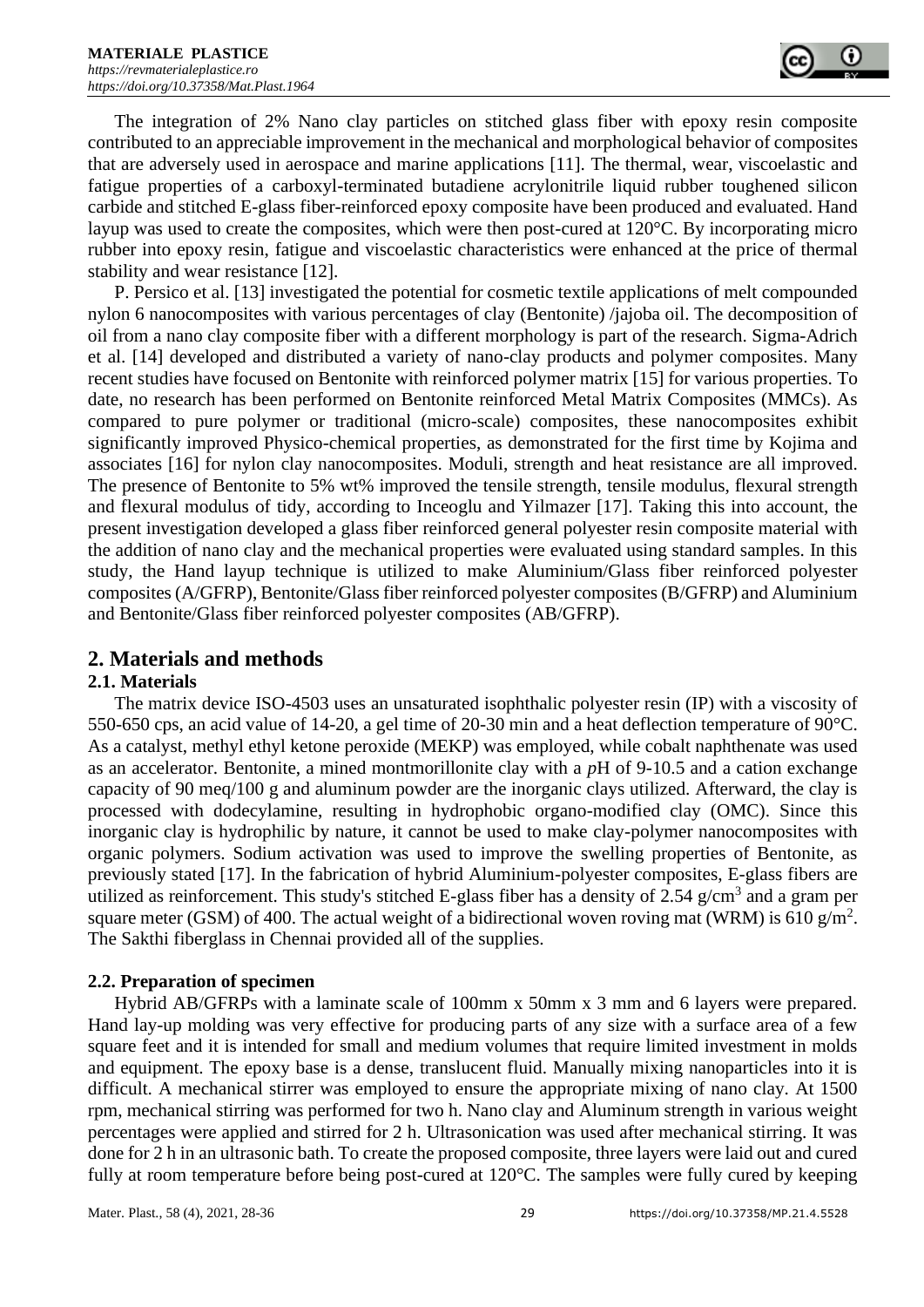

them at room temperature for a day and then curing them at  $120^{\circ}$ C for 2 h. Figure 1 illustrates the homogeneous dispersion of nano clay in comparison to clean epoxy samples. Similarly, B/GFRP and A/GFRP are prepared in the same manner in the polyester mix by hand layup technique.



**Figure 1**. Fabrication sheet of aluminium glass fiber polyester laminate(A/GFRP), Bentonite glass fiber polyester laminate (B/GFRP) and combined aluminium & Bentonite glass fiber polyester laminate (AB/GFRP)

|                        |               | <b>rapic 1.</b> Composition of samples                              |
|------------------------|---------------|---------------------------------------------------------------------|
| Description of samples | % of Matrix   | % of Reinforcement                                                  |
| A/GFRP                 | 50% Polvester | 50% Glass Fiber $+1\%$ Aluminum Powder                              |
| <b>B/GFRP</b>          | 50% Polvester | $50\%$ Glass Fiber + 1% Bentonite Powder                            |
| AB/GFRP                | 50% Polvester | 50% Glass Fiber $+0.5$ % Bentonite Powder $+0.5$ % Aluminium Powder |

| Table 1. Composition of samples |
|---------------------------------|
|---------------------------------|

#### **2.3 Composite characterization**

#### **Tensile test**

Tensile tests are used to determine the tensile modulus and breaking tensile strength of A/GFRP, B/GFRP and AB/GFRP specimens as presented in Figure 4. Tensile properties were evaluated following ASTM D-638 standards utilizing universal testing equipment (FIE Pvt Ltd, India).

#### **Flexural test**

The three-point flexural test yields information on the material's modulus of elasticity in bending, flexural strain, flexural stress, and flexural stress-strain reaction. Flexural strength is a measure of the greatest stress encountered within a material at the point of rupture. The flexural test samples are cut conferring to ASTM D790 standard size specimen as presented in Figure 7. The flexural test was carried out at a test speed of 1%/min with a loading of 0.1 MPa. The load is applied transversely at the middle of the laminate until the specimen bends and fractures. Both tensile test and flexural test done for five trials and the average values were taken into a conclusion.

#### **Hardness test**

The Barcol hardness test compares the depth of penetration of an indenter loaded on a material sample to the depth of penetration in reference material to determine material indentation hardness. Microhardness testing was done utilizing a METATECH India Ltd., Pune, India, Micro Hardness Tester, MUH-I. The hardness tester used in this experiment has a maximum load capacity of 1000 gms with a dwell duration of 20 s. Vickers' hardness value was measured using a 50 gms pre-load. The application of load resulted in the formation of an imprint on the prepared specimen's surface. To get the average hardness value, the indent was noted on three separate random places on the specimen.

### **2.4 Heat deflection test**

Humidity, immersion and exposure to boiling water all have the potential to produce markedly diverse material reactions. Equilibrium moisture content may be used to compare how much water various types of plastics absorb when exposed to moisture. Water absorption data is critical for understanding the polymeric materials' performance during processing, such as injection molding as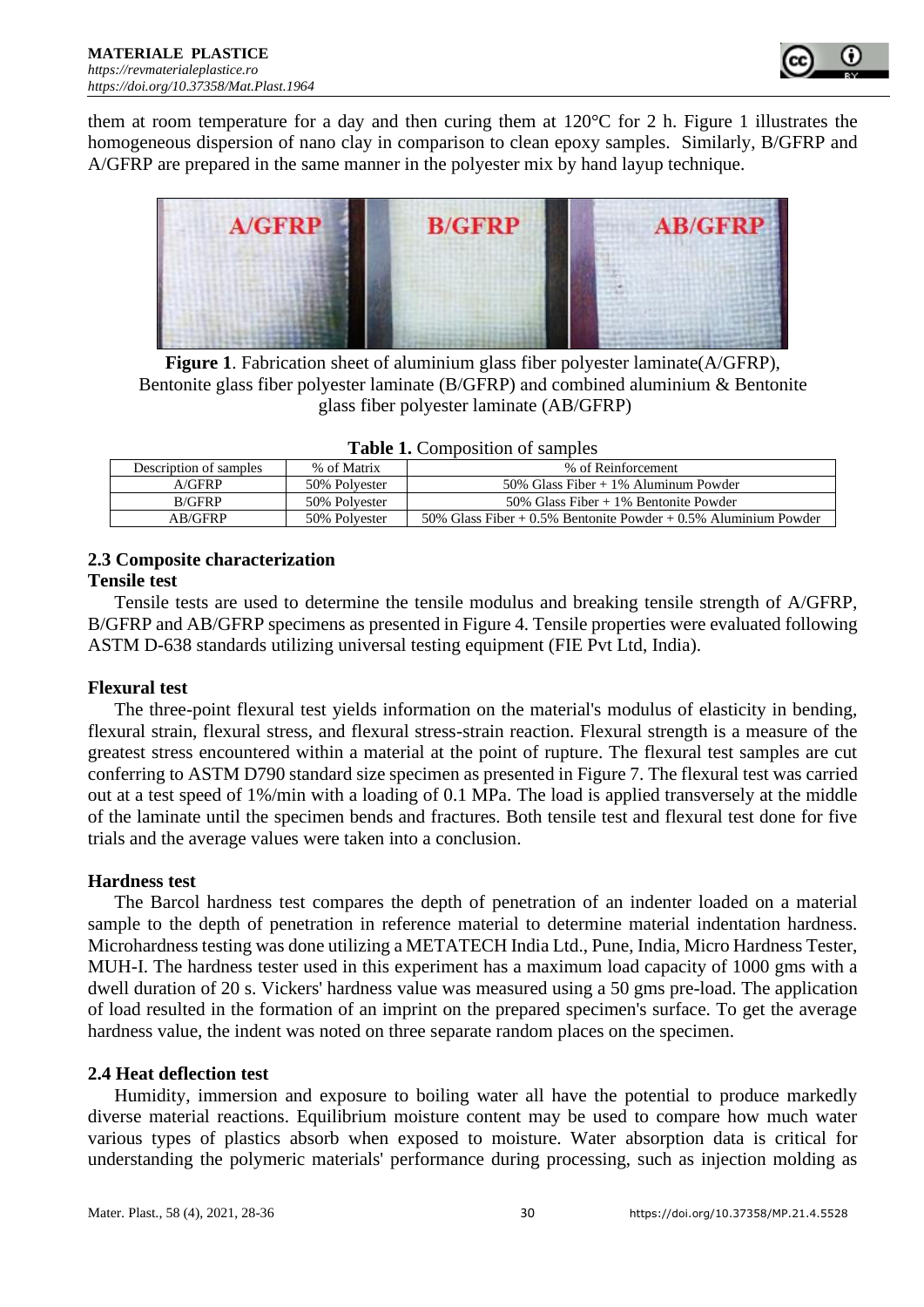

shown in Figure 2, as well as in wet or humid conditions, to minimize early moisture-related failures ASTM D570.



**Figure 2.** Heat defection test

## **2.5. Micro structural analysis**

A scanning electron microscope (SEM) JEOL JSM 6610 LV, USA, was used to scan the surface morphology of tensile fracture surface samples. The samples were washed, thoroughly cleaned, air-dried and coated with gold to enhance conductivity before being examined using an SEM at 15 kV. SEM analysis was conducted at Anna University, India.

# **3. Results and discussions**

## **3.1. Tensile result**

The tensile strength of A/GFRP before temperature and after the temperature is 117 N/mm<sup>2</sup> and 141 N/mm2. The improvement found in the B/GFRP of before temperature and after the temperature is 121 N/mm<sup>2</sup> and 194 N/mm<sup>2</sup> as depicted in Figure 3. The maximum value obtained of AB/GFRP of 160 N/mm<sup>2</sup> and 235 N/mm<sup>2</sup>. It is determined by the fiber structure's hard personality. Researchers previously reported that crack pinning, bifurcation and other strengthening processes were seen in Aluminum Bentonite nanoparticle-filled composites to enhance the strength of clay-polymer nanocomposites [18].



**Figure 3.** Tensile strengh of aluminium glass fiber polyester laminate, Bentonite glass fiber polyester laminate and combined aluminium & Bentonite / glass fiber polyester laminate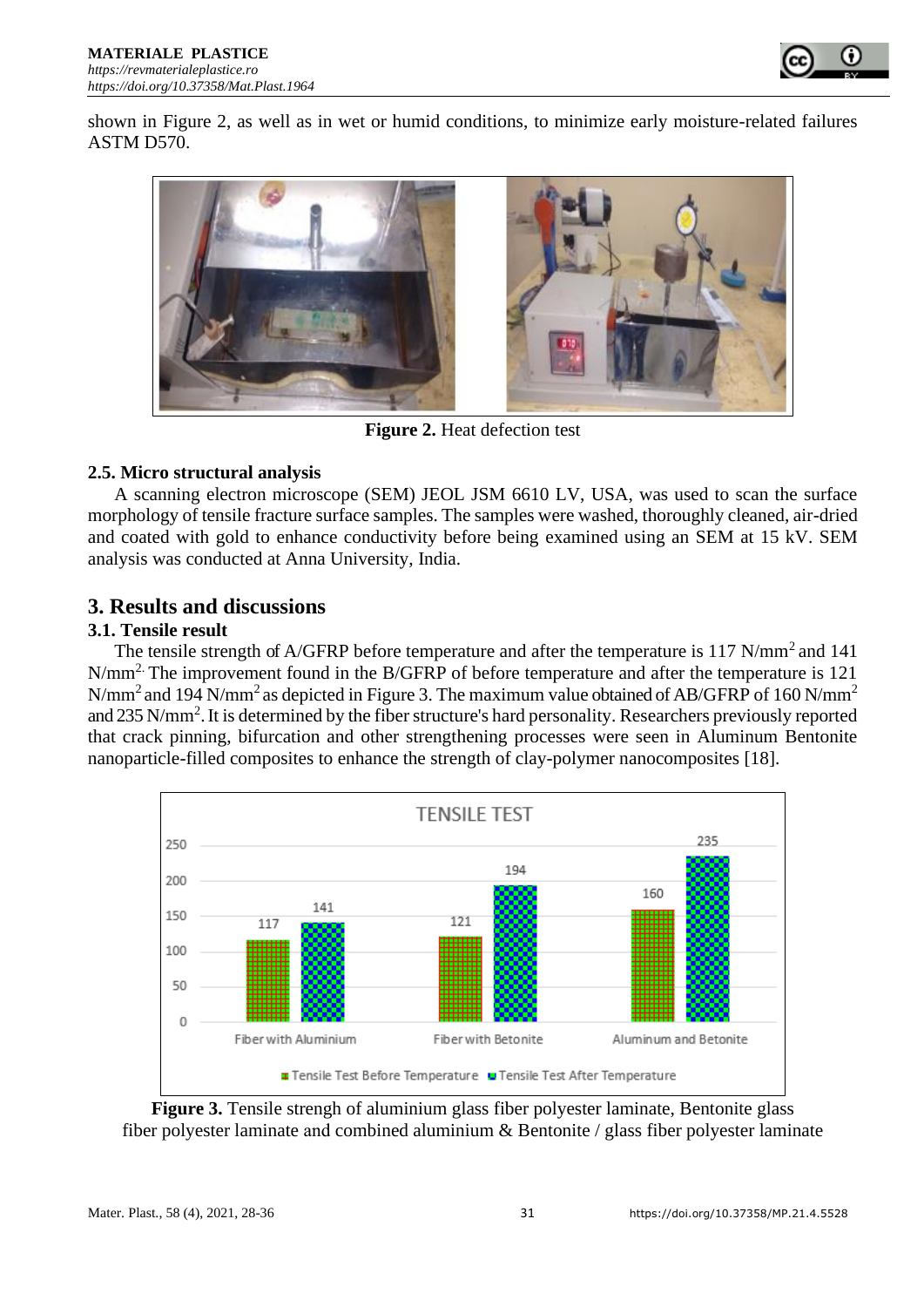



**Figure 4.** Tensile test laminate specimen



**Figure 5.** SEM picture of aluminium glass fiber polyester laminate, Bentonite glass fiber polyester laminate and combined aluminium & Bentonite / glass fiber polyester laminate

### **3.1.1. Tensile fracture surface morphology evaluation**

The tensile fracture surface of A/GFRP, B/GFRP, and AB/CFRP are shown in Figure 5. The fracture surface demonstrates that fiber pullout is the predominant failure mechanism. The fiber pullout demonstrates the matrix's poor interfacial interaction with the fiber. Additionally, energy loss was found during the frictional process mechanics [19]. At increasing clay concentrations, Figure 5a shows some micropores and fiber pullouts on the cracked surface, confirming the reduction in tensile characteristics of A/GFRP composites. Figure 5b demonstrates the presence of micropores and fiber pullouts on the cracked surface at greater clay concentrations, which is not detrimental to A/GFRP. This demonstrates the deterioration of the tensile characteristics of B/GFRP composites. Additionally, fracture surface research indicates that intercalated and exfoliated clay platelets increase interfacial properties. Figure 5c demonstrates evidence of matrix deformation, fiber breakage rather than fiber drawing out, showing that there is no fiber aggregation and fibers are uniformly dispersed inside the matrix, imparting increased interfacial adhesion between them. Additionally, it demonstrates the enhancement of the tensile characteristics of the AB/GFRP composites [20].

### **3.2. Flexural strength**

The flexural strength of A/GFRP before temperature and after the temperature is 153 N/mm<sup>2</sup> and 201.31 N/mm<sup>2.</sup> The improvement found in the B/GFRP of before temperature and after the temperature is 169 N/mm<sup>2</sup> and 204.32 N/mm<sup>2</sup>. The maximum value obtained of AB/GFRP of 180N/mm<sup>2</sup> and 220.56 N/mm<sup>2</sup> as depicted in Figure 6. As a result of the fiber structure's hard nature. Researchers previously reported that crack pinning, bifurcation and improving the strength of clay-polymer nanocomposites, additional strengthening mechanisms were seen in Aluminium Bentonite nanoparticle-filled composites. [21].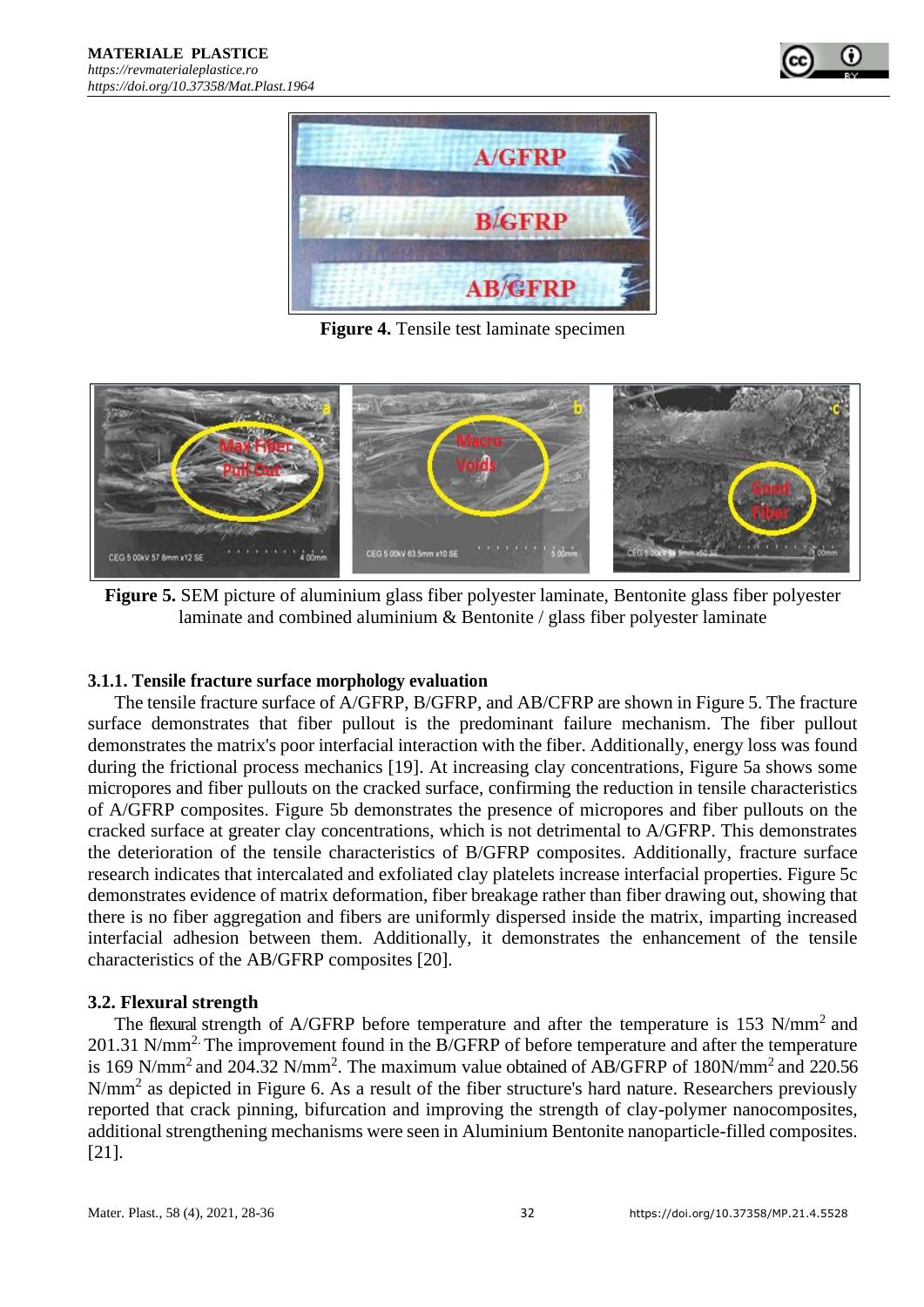

**Figure 6.** Flexural strength of aluminium glass fiber polyester laminate, Bentonite glass fiber polyester laminate and combined aluminium & Bentonite / glass fiber polyester laminate



**Figure 7.** Flexural test laminate specimen

### **3.3. Hardness**

The hardness of A/GFRP before temperature and after the temperature is 24.6 N/mm<sup>2</sup> and 27 N/mm<sup>2</sup>. The improvement found in the B/GFRP of before temperature and after the temperature is 34 N/mm<sup>2</sup> and 38.2 N/mm<sup>2</sup>. The maximum value obtained of AB/GFRPof 39N/mm<sup>2</sup> and 41.2 N/mm<sup>2</sup> as depicted in Figure 8. It is determined by the fiber structure's rigid behavior. Fracture trapping, crack splitting, and other strengthening mechanisms have been found in Aluminum Bentonite nanoparticle-filled composites according to experts, to increase the strength of clay-polymer nanocomposites [22].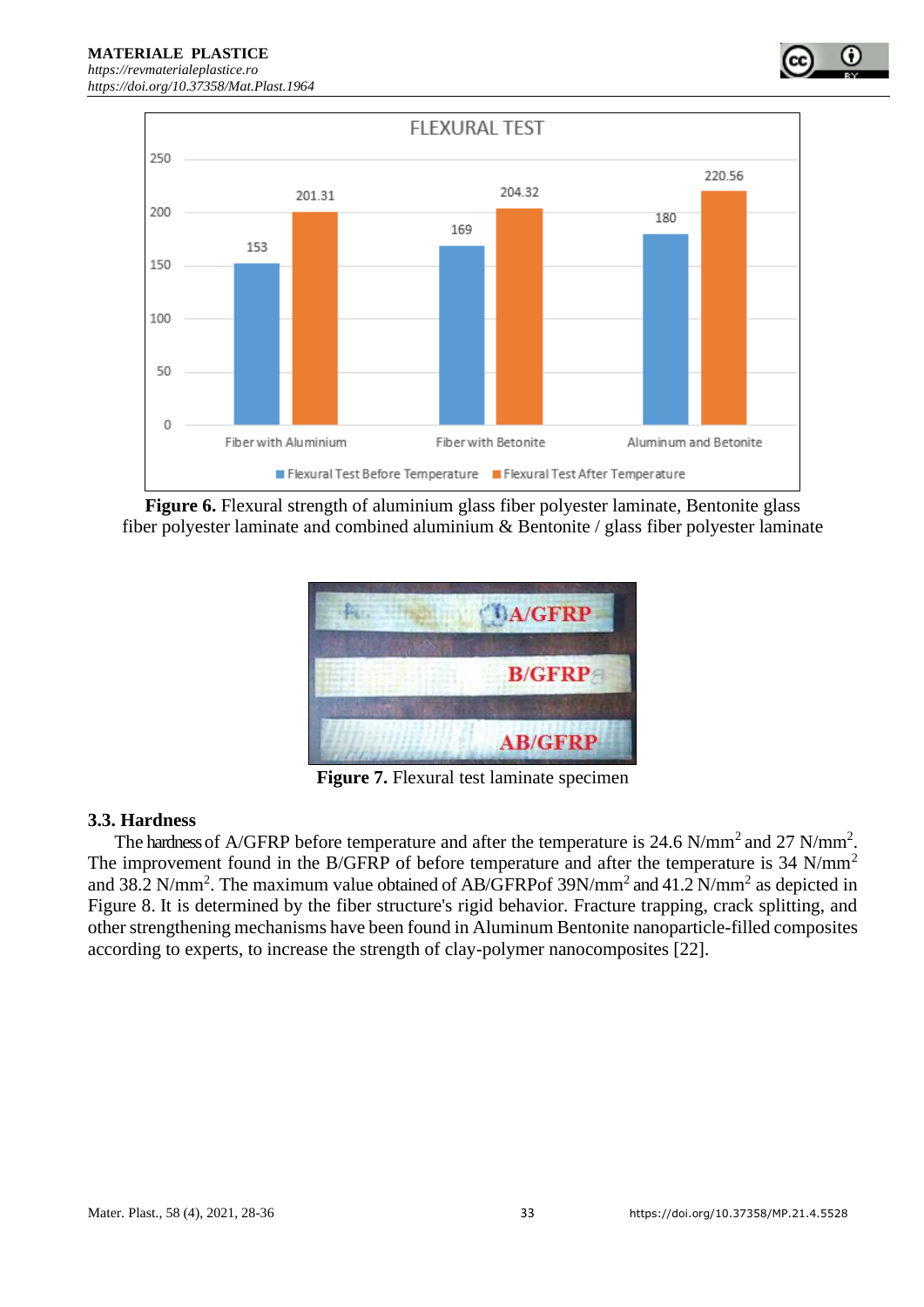

**Figure 8.** Hardness of aluminium glass fiber polyester laminate, Bentonite glass fiber polyester laminate and combined aluminium & Bentonite / glass fiber polyester laminate

## **4. Conclusions**

A/GFRP, B/GFRP and AB/GFRP are fabricated by the Hand layup method.

The experimental result shows that Bentonite clay and aluminum powder exist naturally in the polyester matrix of hybrid GFRP composites inducing the tensile strength, flexural strength and hardness have improved significantly.

The matrix deformation, rather than fiber extraction, indicates that there is no fiber aggregation and that the fibers are dispersed uniformly throughout the matrix, imparting improved interfacial adhesion between them. Additionally, it demonstrates the enhancement of the tensile characteristics of the AB/GFRP composites.

## **References**

1. MATHIA,S., KLIEM JAN, H., QIAN, WAN., MARTIN, D., Characterization of clay-modified thermoset polymers under various environmental conditions for the use in high-voltage power pylons, Adv. Mech. Eng., 9(5), 2017, 1–16, [https://doi.org/10.1177/1687814017698890](https://doi.org/10.1177%2F1687814017698890)

2.PALANIKUMAR, K., ASHOK GANDHI, R., BK RAGHUNATH, V JAYASEELAN, V., Role of Calcium Carbonate (CaCO<sub>3</sub>) in improving wear resistance of Polypropylene (PP) components used in automobiles, Mater. Today: Proc., 16(2), 2019, 1363-1371,

[https://doi.org/10.1016/j.matpr.2019.05.237.](https://doi.org/10.1016/j.matpr.2019.05.237)

3.KELLY, A., TYSON, W.R., High strength materials, John Wiley & son, 1965, P. 578,

doi[:10.1016/0016-0032\(66\)90363-2](https://doi.org/10.1016/0016-0032%2866%2990363-2)

4.ASHOK GANDHI, R., JAYASEELAN, V., RAGHUNATH, BK., PALANIKUMAR, K., RAMACHANDRAN, S., Nano Indendation Hardness Testing Of PP-CNT Composites, Mater. Today: Proc., 16, 2019, 1372-1377, [https://doi.org/10.1016/j.matpr.2019.05.238.](https://doi.org/10.1016/j.matpr.2019.05.238)

5.ASHOK GANDHI, R., JAYASEELAN, V., PALANI KUMAR, K., RAGHUNATH, BK., KRISHNARAJ, S., Effect of Carbon Nano Tubes (CNT) on Hardness of Polypropylene Matrix, Advances in Materials and Metallurgy., 2019, 261-270,

[https://doi.org/10.1007/978-981-13-1780-4\\_26.](https://doi.org/10.1007/978-981-13-1780-4_26)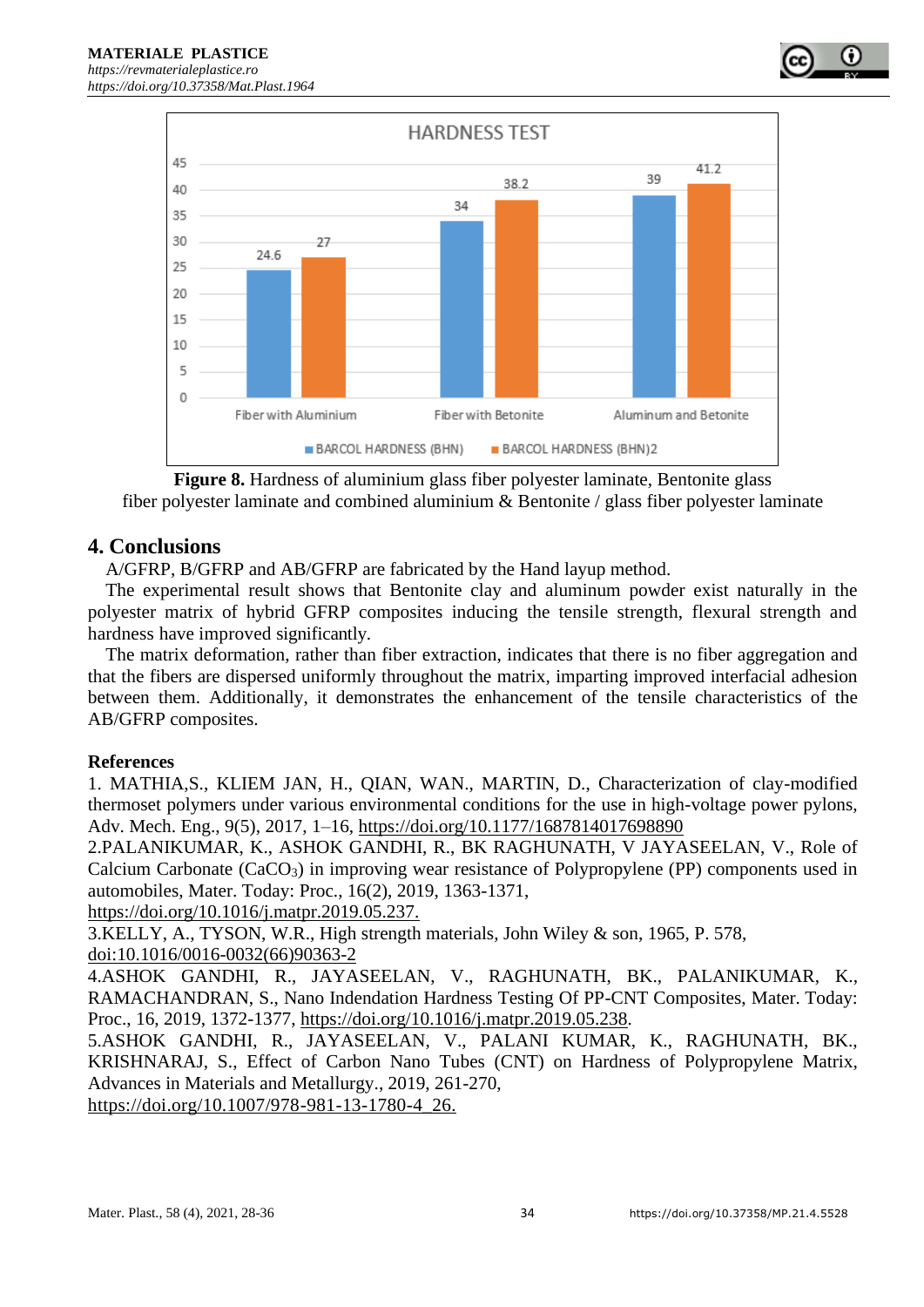

6.PRABHU, P., MOHAMED IQBAL, S., BALAJI, A., KARTHIKEYAN, B., Experimental investigation of mechanical and machining parameters of hybrid nanoclay glass fiber-reinforced polyester composites, Adv. Compos. Hybrid. Mater., 2, 2019, 93–101,

https://doi.org/10.1007/s42114-018-0065-y

7. JAYABALAKRISHNAN, D., SARAVANAN, K., RAVI, S., PRABHU, P., MARIDURAI., ARUN PRAKASH, VR., Fabrication and Characterization of Acrylonitrile Butadiene Rubber and Stitched E-Glass Fiber Tailored Nano-Silica Epoxy Resin Composite, Silicon., 2020,

<https://doi.org/10.1007/s12633-020-00612-0>

8.RAVI, S., SARAVANAN, K., JAYABALAKRISHNAN, D., PRABHU, P., VIJAYANANTH, S., JAYASEELAN, V., MAYAKKANNAN, AV., Silane Grafted Nanosilica and Aramid Fibre-Reinforced Epoxy Composite: DMA, Fatigue and Dynamic Loading Behaviour, Silicon., 2021, <https://doi.org/10.1007/s12633-021-01060-0>

9.KARTHIGAIRAJAN, M., NAGARAJAN, P.K., RAVIRAJA MALARVANNAN, R., RAMESH BAPU, BR., JAYABALAKRISHNAN, D., MARIDURAI, T., SHANMUGANATHAN., Effect of Silane-Treated Rice Husk Derived Biosilica on Visco-Elastic, Thermal Conductivity and Hydrophobicity Behavior of Epoxy Biocomposite Coating for Air-Duct Application, Silicon., 2020, <https://doi.org/10.1007/s12633-020-00772-z>

10. ARUN PRAKASH, VR., JAYASEELAN, V., MOTHILAL, T., MANOJ KUMAR,S., MELVIN VICTOR,D., JAYABALAKRISHNAN, D., RAMESH, G., Effect of Silicon Coupling Grafted Ferric Oxide and E-Glass Fiber in Thermal Stability, Wear and Tensile Fatigue Behaviour of Epoxy Hybrid Composite, Silicon., 12,2020, 2533–2544, [https://doi.org/10.1007/s12633-019-00347-7](https://doi.org/10.1007/s12633-019-00347-7/)

11.VELMURUGAN, N., MANIMARAN, G., RAVI, S., JAYABALAKRISHNAN, D., Mechanical Property of Stitched Glass Fiber, Epoxy with Bentonite Clay Composite Using Hand Layup Method, Taga., J., 14, 2018, 162-176.

12.VELMURUGAN, N., MANIMARAN, G., RAVI, S., Effect of silanised reinforcements on thermal, wear, visco-elastic and fatigue behaviour of stitched E-glass fiber-reinforced epoxy hybrid composite, J. Rubber. Res., 24, 2021, 41–50,<https://doi.org/10.1007/s42464-020-00070-8>

13.PERSICO, P., CARFAGNA, C., MUSTO, P., Nanocomposite Fibers for Cosmetotextile Applicattions, Macromol. Symp., 234(1), 2006, 147- 155,<https://doi.org/10.1002/masy.200650219>

14. MAJEED, K., M. JAWAID, M., HASSAN, A., ABU BAKAR, A., ABDUL KHALIL, HPS., SALEMA, AA., INUWA, I., Potential materials for food packaging from nanoclay/natural fibers filled hybrid composites, Mater. Des. 46, 2013, 391-410.<https://doi.org/10.1016/j.matdes.2012.10.044>

15. KOJIMA, Y., USUKI, A., KAWASUMI, M., OKADA, A., FUKUSHIMA, Y., KARAUCHI, T., KAMIGAITO, O., Mechanical properties of nylon-6 clay hybrid, J. Mater. Res, 6, 1993, 1185-1189, https://doi.org/10.1557/JMR.1993.1185

16.INCEOGLU, AB., YILMAZER, U., Synthesis and mechanical properties of unsaturated polyester based nanocomposites, Polym. Eng. Sci., 43(3), 2003, 661–669[.https://doi.org/10.1002/pen.10054](https://doi.org/10.1002/pen.10054)

17.KORNMANN, X., BERGLUND, LA., STERTE, J., GIANNELIS, EP., Nanocomposites based on montmorillonite and unsaturated polyester, Polym.Eng. Sci., 38(8), 1998, 1351-1358. <https://doi.org/10.1002/pen.10305>

18. [GRAIN, MM., SHAMITIBA, BK., PETER, M.,](https://www.sciencedirect.com/science/article/pii/S2351978916302438#!) [CHIZYUKA, GC.](https://www.sciencedirect.com/science/article/pii/S2351978916302438#!), Response of natural sisal reinforced polyester composites to three-point and four-point bending, Procedia. Manuf, 7, 2017, 327- 332,<https://doi.org/10.1016/j.promfg.2016.12.080>

19.PARRE, A., KARTHIKEYAN, B., BALAJI, A., UDHAYASANKAR, R., Investigation of chemical, thermal and morphological properties of untreated and NaOH treated banana fiber, Mater. Today: Proc., 22(3), 2020, 347-352, <https://doi.org/10.1016/j.matpr.2019.06.655>

20.ELSAYED, A., ELBADRY, MOHAMED, S., ALY, H., HIROYUKI, H., Mechanical properties of natural jute fabric/ jute mat fiber reinforced polymer matrix hybrid composites. Adv. Mech. Eng., 2012, 1 -12, [https://doi.org/10.1155/2012/354547](https://doi.org/10.1155%2F2012%2F354547)